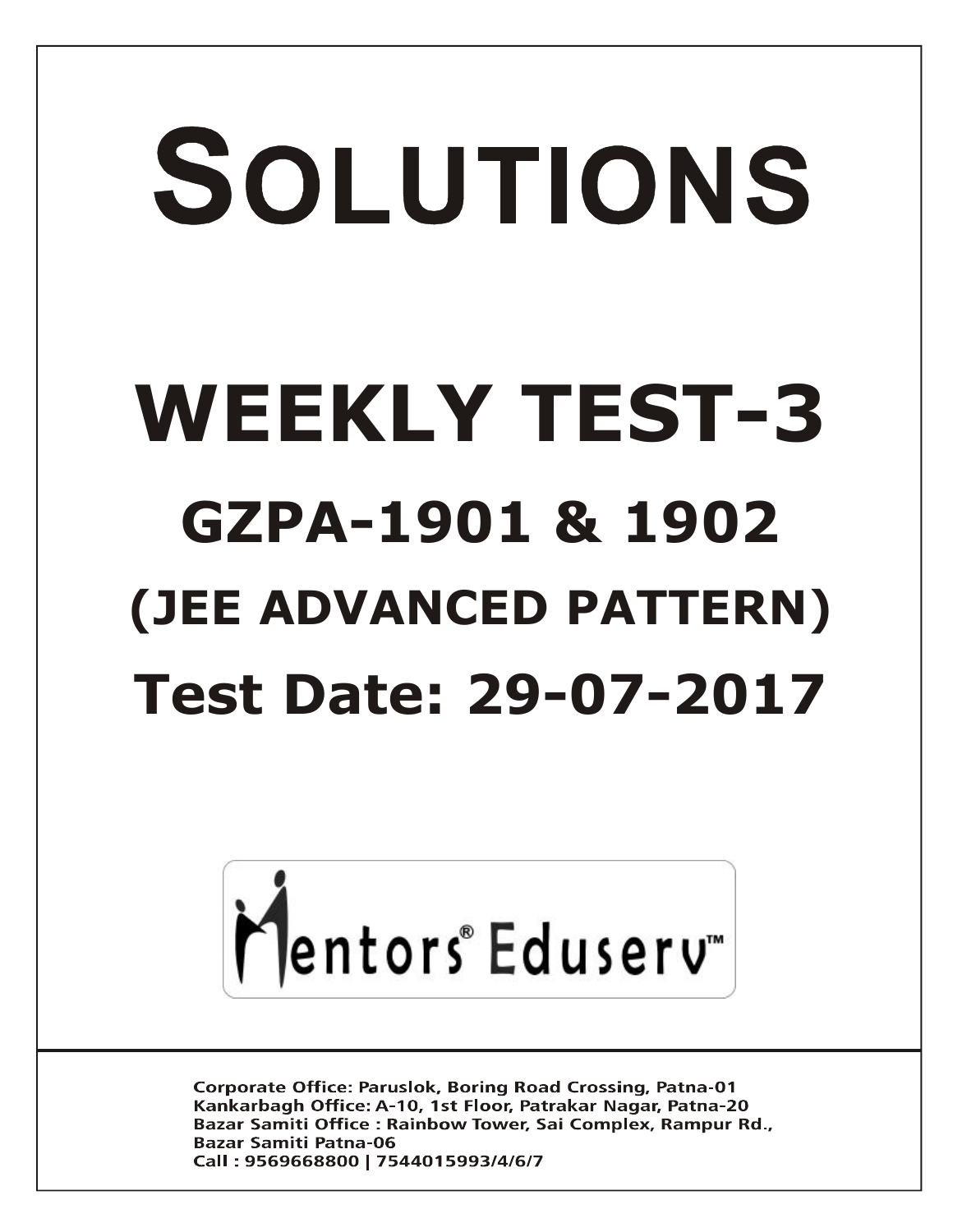| $[2]$          | WT-3 (ADV) GZPA-1901-1902_29.07.2017                                                                                                                                    |  |
|----------------|-------------------------------------------------------------------------------------------------------------------------------------------------------------------------|--|
| <b>PHYSICS</b> |                                                                                                                                                                         |  |
| 1.             | (A, D)                                                                                                                                                                  |  |
| 2.             | (A, B)                                                                                                                                                                  |  |
| 3.             | (A, B, C, D)                                                                                                                                                            |  |
| 4.             | (A, C)                                                                                                                                                                  |  |
| 5.             | (A)                                                                                                                                                                     |  |
| 6.             | (D)                                                                                                                                                                     |  |
|                | <b>Component of</b> $3\hat{i} + 4\hat{j}$ along $\hat{i} + \hat{j} = \frac{(3\hat{i} + 4\hat{j}) \cdot (\hat{i} + \hat{j})}{ \hat{i} + \hat{i} ^2} (\hat{i} + \hat{j})$ |  |
|                | $=\frac{7}{2}(\hat{i}+\hat{j})$                                                                                                                                         |  |
| 7.             | (A), (B)                                                                                                                                                                |  |
| 8.             | (A)                                                                                                                                                                     |  |
| 9.             | (B)                                                                                                                                                                     |  |
| 10.            | (A)                                                                                                                                                                     |  |
| 11.            | (A)                                                                                                                                                                     |  |
| 12.            | (B)                                                                                                                                                                     |  |
| 13.            | (D)                                                                                                                                                                     |  |
| 14.            | (C)                                                                                                                                                                     |  |
| 15.            | (C)                                                                                                                                                                     |  |
| 16.            | (B)                                                                                                                                                                     |  |
| 17.            | (A)                                                                                                                                                                     |  |
| 18.<br>19.     | (D)<br>(C)                                                                                                                                                              |  |
|                |                                                                                                                                                                         |  |
|                | A : $\vec{a} + \vec{b} + \vec{c} = 0$ (polygon law)                                                                                                                     |  |
|                | B : $\vec{a}$ + = ( $\triangle$ law)                                                                                                                                    |  |
|                | C : $\vec{c} + \vec{b} = \vec{a} (\Delta \text{ law})$                                                                                                                  |  |
|                | $D: \vec{c} + \vec{a} = \vec{b}$                                                                                                                                        |  |
| 20.            | (A)                                                                                                                                                                     |  |
|                |                                                                                                                                                                         |  |
|                |                                                                                                                                                                         |  |

Mentors<sup>e</sup> Eduserv<sup>-</sup>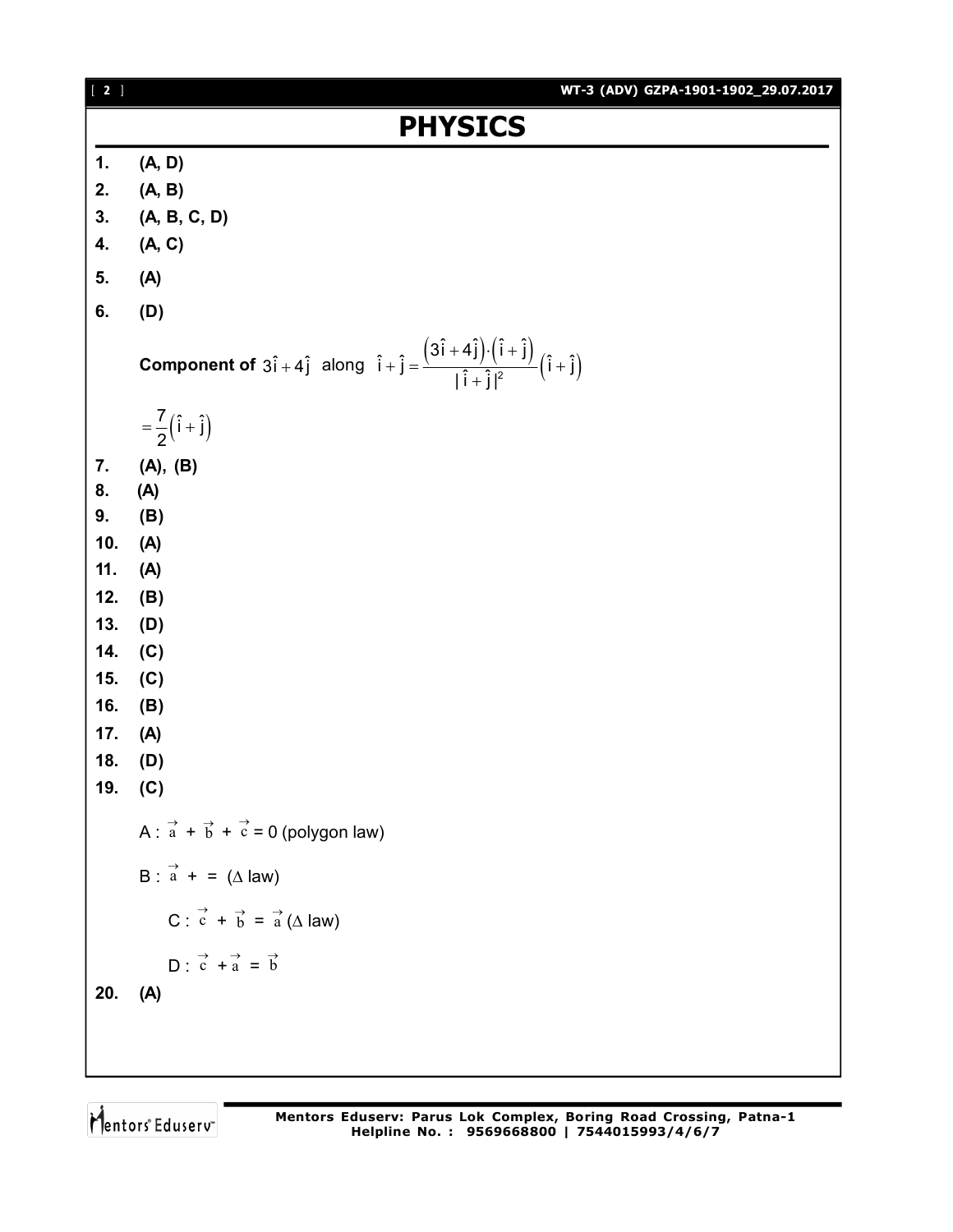#### **WT-3 (ADV) GZPA-1901-1902\_29.07.2017** [ **3** ]

# **CHEMISTRY**

**21. (A,B,C,D)**  $n$ CH $_4$   $\_$  nO $_2$   $\_$  nCO $_2$   $\_$  nH $_2$ O 1 2 1 2  $=\frac{1.02}{2}=\frac{1.002}{4}=$  $5$   $\_$  nO<sub>2</sub>  $\_$  nCO<sub>2</sub>  $\_$  nH<sub>2</sub>O 1 2 1 2  $=\frac{1182}{2}=\frac{11882}{4}=$ nH $_{2}$ O = 10, mH $_{2}$ O = 180 g, V $_{\rm H_{2}O}$  = 180mL **22. (A,B,C)**  $nCH_4$   $\_$   $nO_2$   $\_$   $nCO_2$   $\_$   $nH_2O$ 1 2 1 2  $=\frac{1182}{2}=\frac{11882}{4}=$ 4  $\_$  nCO $_2$ 2 1  $=\frac{1}{2}=\frac{1}{2}$ nCO $_2$  = 2 mol, V(L) of CO $_2$  = 44.8 L at NTP **23. (B, D)**  $1N_2 + 3H_2 \longrightarrow 2NH_3$ Mole  $\frac{23}{2}$  21  $Cooff<sub>1</sub> 1 3$  ${\sf H}_2^{}$  is LR nN $_2$   $\_$  nH $_2$   $\_$  nNH $_3$ 1 3 2  $=\frac{16}{2}$  =  $\frac{1}{2}$  $2=\frac{3}{2} \Rightarrow$ nN<sub>2</sub>  $\frac{1}{1}$  mN<sub>2</sub> reacted = 1 mole 1 3  $=\frac{3}{2} \Rightarrow$ nN<sub>2</sub> reacted=1 % of E.R. reacted  $\frac{1}{2}$  × 100 = 50% 2  $=\frac{1}{2} \times 100 = 5$ **24. (A,B,C) 25. (B, D) 26. (B,C,D) 27. (A,B,C) 28. (B,C,D) 29. (A) 30. (A) 31. (C)**

$$
\bigcap_{i=1}^{\infty} \mathsf{entors}^i \in \mathsf{G} \mathsf{user} \mathsf{v}^i
$$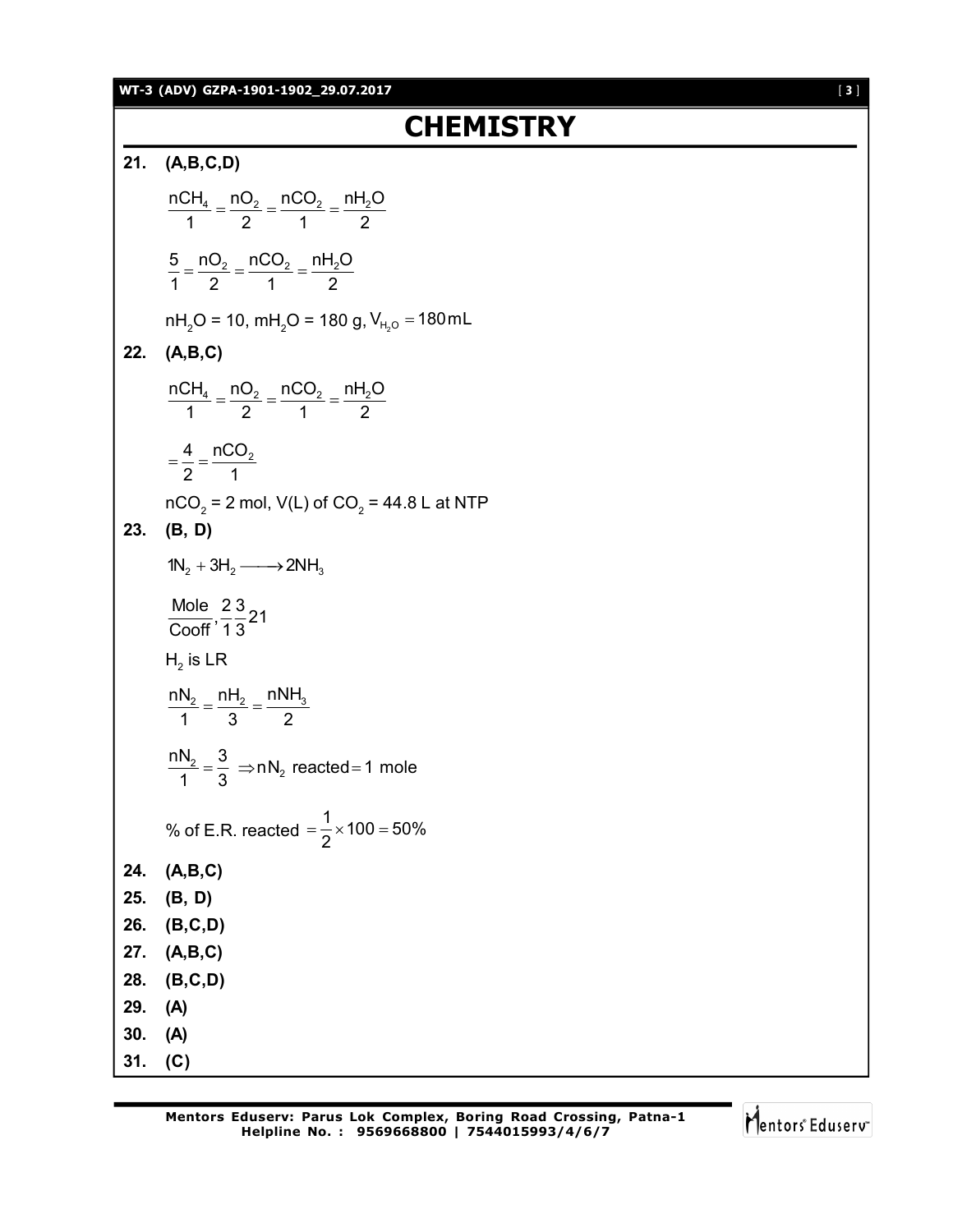[ **4** ] **WT-3 (ADV) GZPA-1901-1902\_29.07.2017**

### **32. (A) Solution of Q.No. : 29 to 32**  $\frac{1}{4}$  1<sub>10</sub>  $\frac{1}{2}$  0.0  $\frac{1}{2}$  2.4092  $\times$  10  $\frac{24}{4}$   $\frac{1}{2}$   $\frac{1}{2}$   $\frac{1}{2}$   $\frac{1}{2}$ 3 mole 4 mole  $C_4H_{10} + 6.5O_2 \longrightarrow 4CO_2 + 5H_2O(l)$  $\times$ + 6.5 O<sub>2</sub>  $\longrightarrow$  4CO<sub>2</sub> + 5  $\frac{3}{4}$   $\frac{4}{25}$ , minimum 1 6.5  $\overline{O}_2$  is L.R. &  $\overline{C}_4$  H<sub>10</sub> is E.R.  $n_{C_4H_{10}} = n_{O_2} = nCO_2 = nH_2O$ 1 6.5 4 5  $=\frac{0_2}{2_1}=\frac{11002}{4}=$  $n_{C_4H_{10}} = 4$  nCO<sub>2</sub> nH<sub>2</sub>O 1 6.5 4 5  $=\frac{1}{2.5}=\frac{10002}{1}=$  $C_4H_{10}$  $n_{\text{c.m.}}$  reacted =  $\frac{4}{3}$  mole  $=\frac{1}{6.5}$  mole '  $n_{C_4H_{10}}$  unreacted = 3 -  $\frac{4}{65}$  =  $\frac{15.5}{65}$ 6.5 6.5  $=3-\frac{1}{2}=$  $W_{C_4H_{10}}$  unreacted =  $\frac{25.5}{6.5}$   $\times$  58 g 6.5  $=\frac{\sum 0.6}{2.5}\times 5$  $n_{CO_2} = \frac{16}{6.5}$  mole 6.5  $=$ V (L) of CO<sub>2</sub> at NTP =  $\frac{16}{65}$  × 22.4L 6.5  $=\frac{18}{25} \times 2$ V (mL) of  $H_2O = \left(\frac{4 \times 5}{65}\right) \times 18$  mL 6.5  $=\left(\frac{4\times 5}{6.5}\right)\times 1$ **33. (B) 34. (A) 35. (B) 36. (A) 37. (A) 38. (A) 39. (A) 40. (B)**

Mentors Eduserv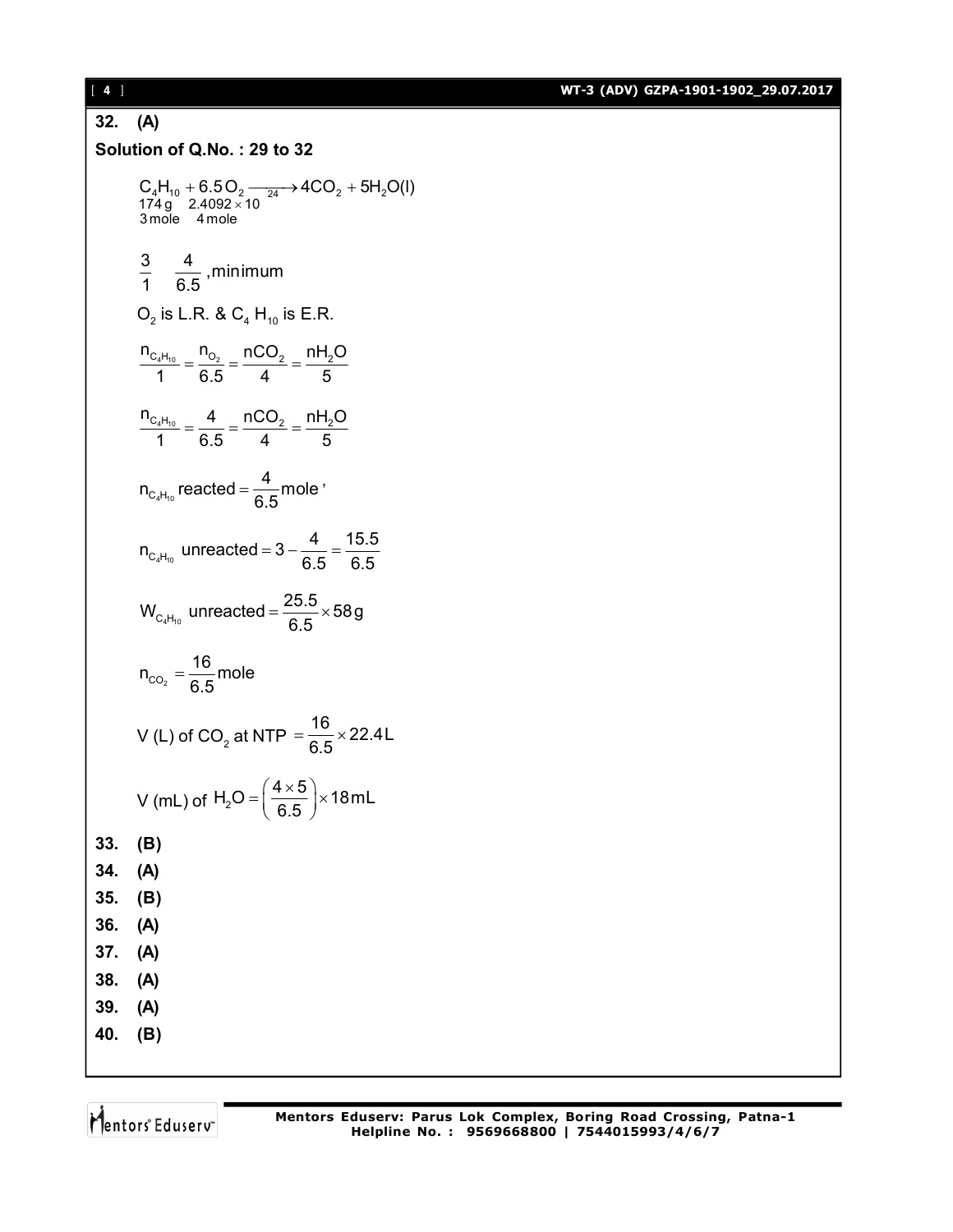**WT-3 (ADV) GZPA-1901-1902\_29.07.2017** [ **5** ]

## **MATHEMATICS**

**41. (A, B, C, D)**  $|x^2-9x|+|x^2-5x+4|>4|x+1|$  is true if  $(9x-x^2)(x^2-5x+4) < 0$  $\frac{-1}{0}$  +  $\frac{1}{1}$  -  $\frac{1}{4}$  +  $\frac{1}{9}$  - $\therefore$  X  $\in (-\infty, 0) \cup (1,4) \cup (9, \infty)$ **42. (A,D) 43. (A,B,C) 44. (A, B)** Combing term from first and last postions  $\left[\frac{1}{1} + \frac{1}{1}\right] - \left(\frac{1}{1} + \frac{1}{1}\right) + \left(\frac{1}{1} + \frac{1}{1}\right) - \left(\frac{1}{1} + \frac{1}{1}\right) > 0$ x x+7)  $(x+1 x+6)$   $(x+2 x+5)$   $(x+3 x+4)$  $\left(\frac{1}{x} + \frac{1}{x+7}\right) - \left(\frac{1}{x+1} + \frac{1}{x+6}\right) + \left(\frac{1}{x+2} + \frac{1}{x+5}\right) - \left(\frac{1}{x+3} + \frac{1}{x+4}\right) > 0$  $\frac{2x+7}{(x-2)(x-2)} - \frac{2x+7}{(x-2)(x-2)} + \frac{2x+7}{(x-2)(x-2)} - \frac{2x+7}{(x-2)(x-2)} > 0$  $x(x+7)$   $(x+1)(x+6)$   $(x+2)(x+5)$   $(x+3)(x+4)$  $\frac{+7}{2} - \frac{2x+7}{(x-1)(x-2)} + \frac{2x+7}{(x-2)(x-5)} - \frac{2x+7}{(x-2)(x-1)} > 0$  $+7$ )  $(x+1)(x+6)$   $(x+2)(x+5)$   $(x+3)(x+4)$  $(2x+7)\left(\frac{1}{x(x+7)}-\frac{1}{x^2+7x+6}\right)+(2x+7)\left(\frac{1}{x^2+7x+10}-\frac{1}{x^2+7x+12}\right)>0$  $x(x+7)$   $x^2 + 7x + 6$   $\left(x^2 + 7x + 10 \right)$   $x^2 + 7x + 12$  $+7\left(\frac{1}{x(x+7)}-\frac{1}{x^2+7x+6}\right)+(2x+7)\left(\frac{1}{x^2+7x+10}-\frac{1}{x^2+7x+12}\right) > 0$  $(2x+7)\frac{6}{(x^2+7x)(x^2+7x+6)}$  +  $(2x+7)\frac{2}{(x^2+7x+40)(x^2+7x+12)}$  > 0  $(x^{2} + 7x)(x^{2} + 7x + 6)$   $(x^{2} + 7x + 10)(x^{2} + 7x + 12)$  $+7)$   $+7)$  $+7x(x^2+7x+6)$   $(x^2+7x+10)(x^2+7x+1)$  $\frac{2x+7}{(x-1)(x-5)^2} > 0$  $x(x + 1)(x + 2)(x + 3)(x + 4)(x + 5)(x + 6)(x + 7)$  $\Rightarrow \frac{2x+7}{(x-2)(x-2)(x-1)(x-5)(x-2)(x-7)} > 0$  $+ 1(x + 2)(x + 3)(x + 4)(x + 5)(x + 6)(x + 7)$ **45. (A, B)** Maximum value of  $n(A \cup B) = M = n(A) + n(B) = 5 + 3 = 8$ Minimum value of  $n(A \cup B) = m = n(A) = 5$ . **46. (A,B) 47. (B, C)**  $2x - x^2 + 11 > x^2 + 2x + 3$  $2x^2 - 8 < 0$  $x^2 - 4 \le 0$  $x \in [-2, 2]$ 

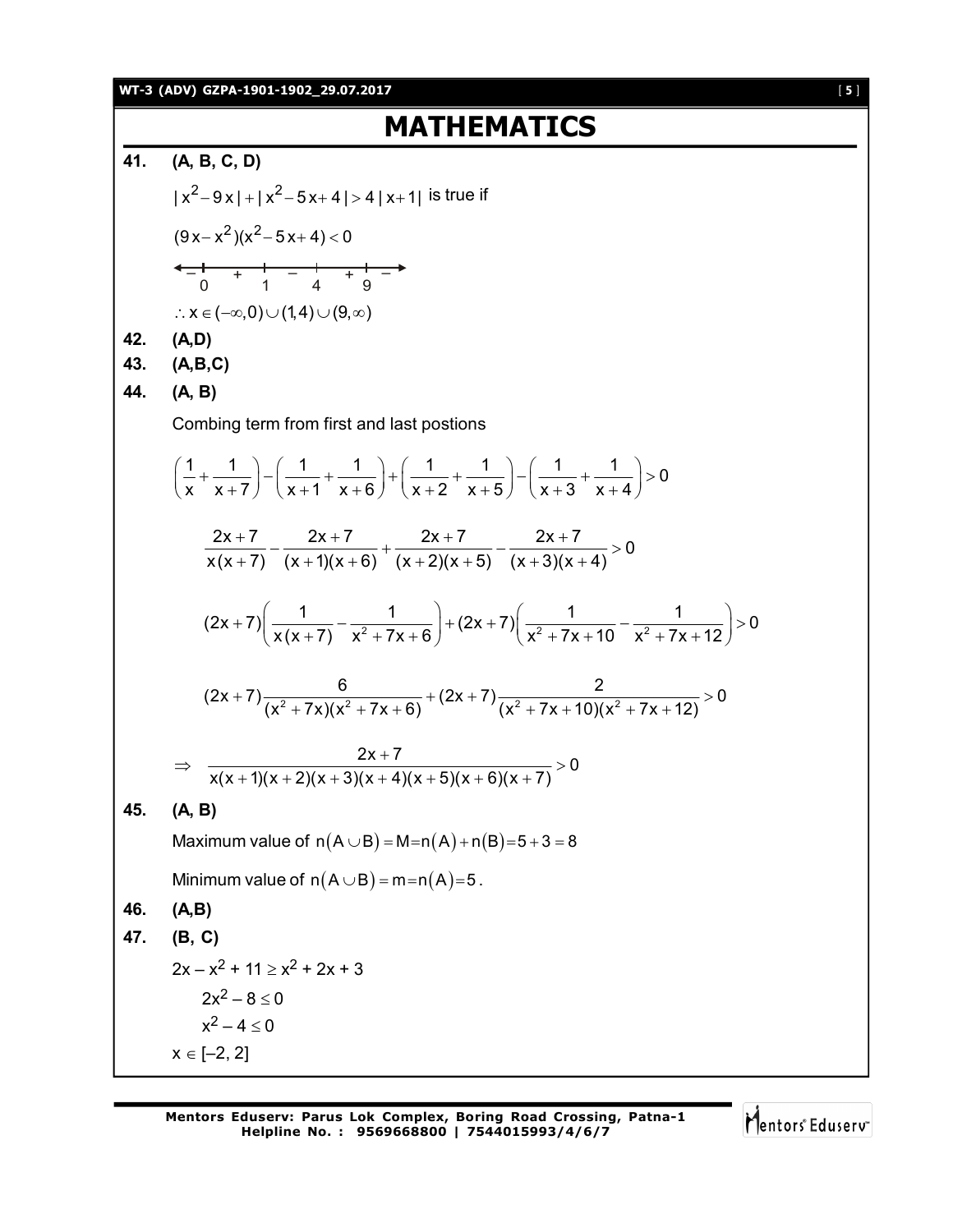[ **6** ] **WT-3 (ADV) GZPA-1901-1902\_29.07.2017 48. (A, B) 49. (C)** Since  $2m - n = 3$  has the solution  $m = 4$ and  $a_5 - (a_1 + a_2 + a_3 + a_4) = 9 - (1 + 3 + 4 + 7) = -6 < 5$  $\therefore$  there are 2 solutions. **50. (A)** Since  $2m - n = 2$  is not possible but  $2m - n + 1 = 2$  has the solution  $m = 3$  and  $2 < 5$  and  $10 - (1 + 3 + 4) = 2 > 1$  $\therefore$  there is no solution. **51. (C)**  $(x-8)(x+8) \le 0$  $\Rightarrow$   $x \in [-8, 8]$ **52. (D)**  $(x^2-2x+1)(x^2+1) < 0$  $(x - 1)^2(x^2 + 1) \le 0$  $\therefore$   $x = \{1\}$ **53. (D)**  $|x^3 - x| + |2 - x| = (x^3 - x) - (2 - x)$  $\therefore$   $x^3 - x \ge 0$  and  $2 - x \le 0$  $x^3 - x \ge 0$  and  $x \ge 2$  $x(x^2 - 1) \leq 0$ and  $x \geq 2$  $\therefore$   $X \in [2, \infty)$ **54. (B)**  $(x^2 - x) (x + 3) \le 0$  $x(x - 1) (x + 3) \le 0$  $x \in (-\infty, -3] \cup [0, 1]$ **55. (B)**  $\frac{2}{3} \le x \le \frac{4}{5} \Rightarrow \frac{3}{2} \ge \frac{1}{2} \ge \frac{5}{4} \Rightarrow 6 \ge -25 \Rightarrow 3 \ge -3 \ge 2$ 3 5 2 x 4 x x  $\leq x \leq -\Rightarrow -\geq -\geq -\geq -\geq 6\geq -\geq 5\Rightarrow 3\geq -3\geq 2$  $2 \leq \frac{4-3x}{3} \leq 3$ x  $\Rightarrow$  2  $\leq$   $\frac{4-3x}{3} \leq$  3

Mentors Eduserv